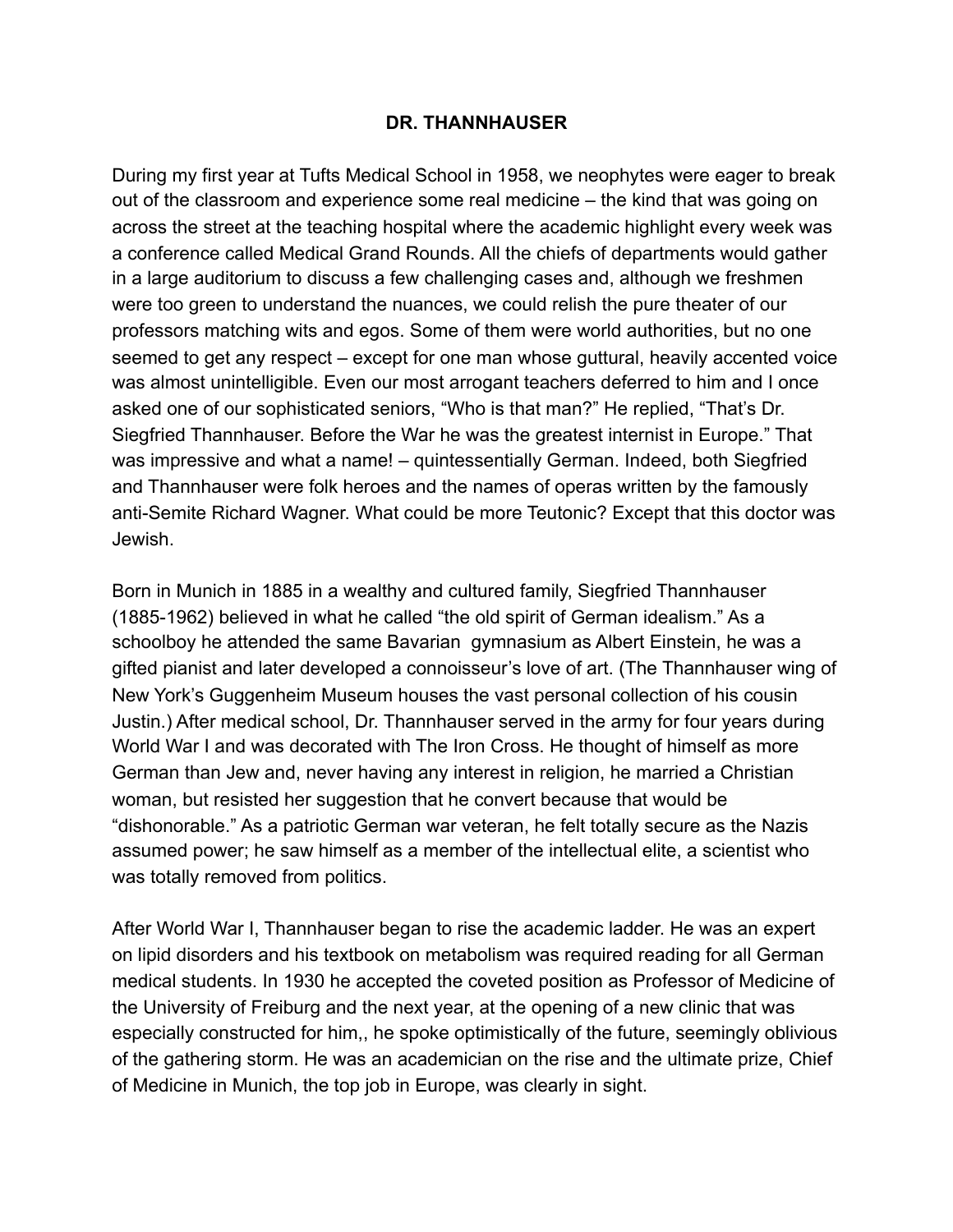All that would change when Adolf Hitler came to power in 1933. Faced with boycotts and acts of terror, Jewish doctors were excluded from the national health insurance programs — they no longer even could be addressed as "Doctor." Some were placed under "protective arrest" or given permanent "leaves of absence," and almost all Jews in academic life were dismissed. Despite all this, and even as colleagues tried to escape, Siegfried Thannhauser was in denial and stayed on at his post at Freiburg. Like many others, he deluded himself that Hitler was only a passing fancy and that Germany would reemerge in its former democratic glory. He resisted attempts to dismiss him and for a while was spared because of his reputation and war record.

Friends and colleagues disowned Thannhauser, he was slandered and accused of financial improprieties until in 1934, he was forced to take a much lesser post. For a while he maintained a small private practice but even this became difficult. Fortunately his wife was more pragmatic and when the Rockefeller Foundation, which had funded much of his work, was unwilling to put more money into German research, she encouraged him to emigrate. So at age 50 and barely able to speak English, Siegfried Thannhauser reluctantly accepted a position in Boston at Tufts University School of Medicine. He half jested, "America? Isn't that where the indians live?"

Dr. Thannhauser was one of only a very small number of exceptional scientists who were allowed into the United States during the 1930s. Only 30 were admitted in 1933 and the maximum in any year was 97 in 1939. A combination of anti-Semitism, isolationism and professional jealousy contributed to a quota system which severely restricted immigration to this country. The heroes during that period were the English who gave refuge to hundreds, if not thousands, of scientists, many of whom later came to the United States. British scientists established an agency that helped them to find jobs and twenty of these refugees to England went on to win Nobel Prizes. Among them was Ernst Chain, who was one of the discoverers of penicillin, and Hans Krebs, Dr. Thannhauser's assistant, who discovered the citric acid cycle that is named after him. They were Hitler's "gift" to the West. They also were Hitler's gift to German physicians and scientists who eagerly took their former colleagues' places.

After the war, Dr. Thannhauser was shaken by emerging news of the Holocaust. Belatedly, he was offered his dream post in Munich but a whole generation of German doctors had been lost and now he would be expected to rekindle the old spirit of German idealism. He declined the offer as well as offers to speak at medical meetings in Germany. Refusing one, he said, "If I stood up before you, I would have tears in my eyes and you would say, 'He's just a sentimental Jew.'" Although Siegfried Thannhauser